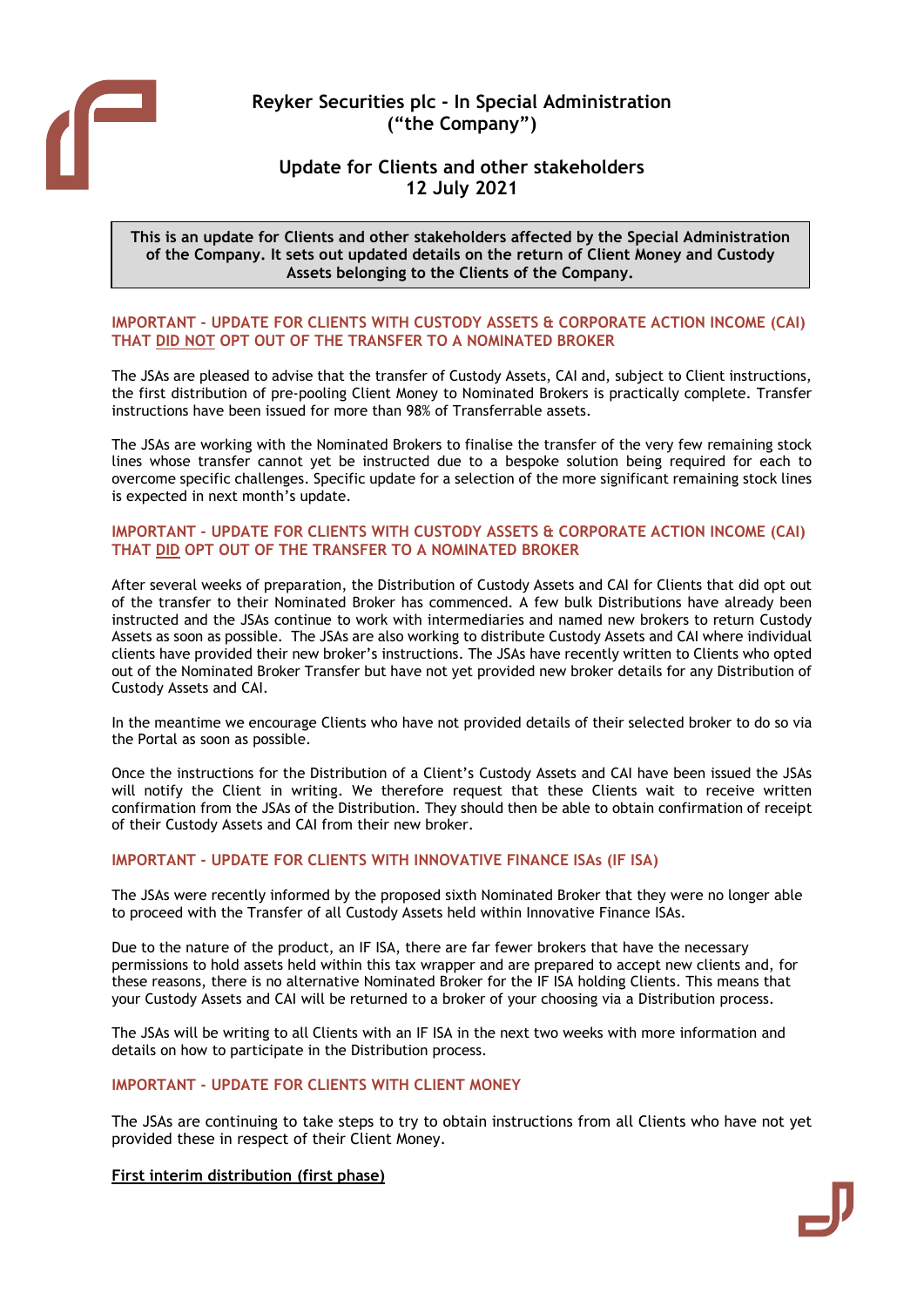

 Clients who submitted a claim to Client Money and a Client Money Instruction Form (CMIF) prior to 7 August 2020 were able to participate in the first phase of the first-interim distribution.

 The JSAs have now completed the first phase of the first interim distribution with the exception of a small number of Client plans where additional information is still required from Clients.

## Catch up first interim distribution (second phase)

If any Client has not yet submitted a Claim to Client Money or CMIF, this can still be done at any time through the Portal. Before submitting a CMIF, Clients should familiarise themselves with the terms and conditions of the distribution of the CMP which is available in the Client Money Distribution section of the JSA's website.

The JSAs issued a letter in May 2021 providing notice of a "catch-up" first interim distribution for all Clients who did not submit their CMIF in advance of the 7 August 2020 deadline or are still yet to do so. Clients were requested to submit their CMIF before 17.00 hours on 18 June 2021 in order to ensure they receive their catch-up distribution at the earliest opportunity.

Catch up payments to Clients that submitted these instructions by the deadline have started and will continue over the next few weeks.

The JSAs will shortly be issuing further letters and emails (where possible) to Clients who are required to either:

- Provide additional information to verify the bank account to which they have requested their Client Money to be distributed; or
- Update previously submitted 'hold' instructions now that the identity of their respective Nominated Broker has been confirmed; or
- Log back on to the Portal and correctly submit their CMIF by completing the CMIF declaration to confirm their acceptance to the terms and conditions of the Client Money Distribution (in a number of cases Clients have selected their preferred instruction for their plan(s) but not completed this final step). The JSAs cannot process a distribution until this final step is completed.

#### Final Client Money distribution and closing the Client Money Pool ("CMP")

Clients were first informed of the JSAs intention to close the CMP to claims in the recent progress report.

The first formal notice of the JSAs intention to close the CMP to claims was provided in the recent letter sent to all Clients that are yet to submit a claim to Client Assets and/or a CMIF. Where a response is not received within 28 days from the Client, additional steps will be taken to contact them in accordance with the Client tracing program (the JSAs are obliged to take all reasonable steps to return assets to Clients in accordance with the Regulations and CASS).

To this end, the JSAs and Reyker Client Services have:

- conducted an email and telephone campaign to contact Clients that had not yet submitted their claim; and
- instructed external agents to conduct additional searches to identify next of kin or estate executors where Clients have passed away (and no contact details are available and no claim has been submitted) and to identify new contact details where Clients with large Client Money balances have not submitted a claim or otherwise acknowledged the Special Administration or responded to the JSAs many efforts to contact them at their last known address (or email and telephone number where known).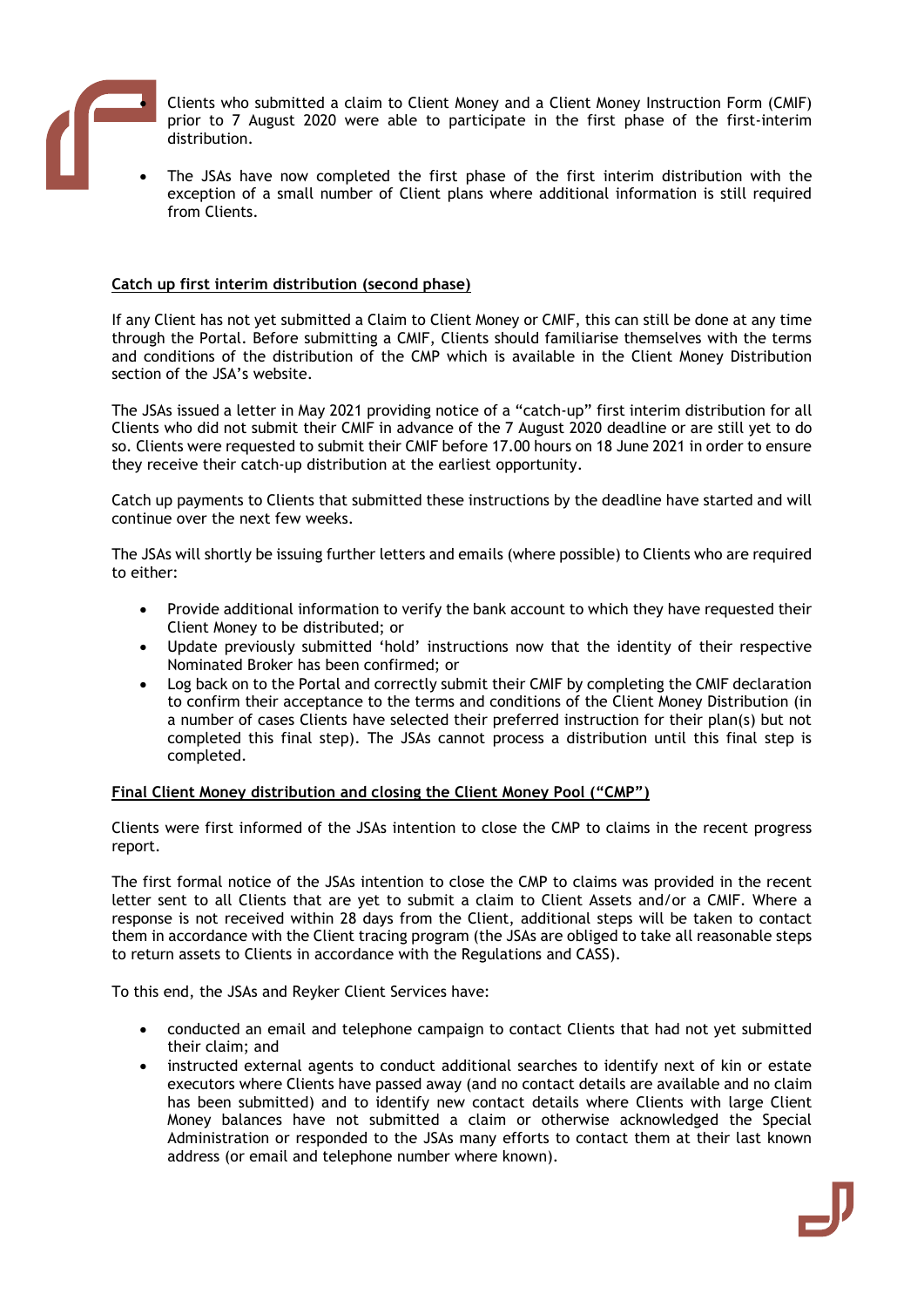Since the first formal notice was sent, the number of Clients that have not yet submitted a claim to the CMP has decreased from 1,432 to 1,067 (a decrease of more than 25%).

In due course the JSAs will file an application in Court and with the FCA (for any Client Money Rules modification they require) in order to close the CMP in late 2021. Subject to Court availability and the relevant permissions being granted, Clients that have submitted their claim and distribution instructions may therefore receive the balance of their Client Money in November or December of 2021.

If you have not yet submitted a claim via the Portal and/or completed a CMIF you are very strongly encouraged to do so as soon as possible as the JSAs will be taking steps later this calendar year to close the CMP to claims. This will mean you will lose your ability to claim your share of Client Money from the CMP.

#### Further information for all Clients with Custody Assets and/or CAI transferring to a Nominated Broker

#### Transfers of electronically held securities

The overwhelming majority of electronically held securities have now been transferred and should be showing in Client's accounts although it may take several weeks for some stocks to transfer and, in exceptional circumstances with the Registrar or Fund Manager, months.

#### Corporate Action Income (post-pooling)

All CAI received and allocated to Client ledgers up to 30 June 2021 (previously 18 March 2021) and due to Transfer to a Nominated Broker has now been processed with the exception of CAI due to transfer on behalf of Clients whose intermediary Investment Manager was Ingenious. The JSAs await further instructions from Ingenious before such transfers can be processed.

The JSAs intend to action a further sweep of any CAI received and allocated to Client ledgers in the period from 1 July 2021 up to 31 July 2021 during August 2021 and periodically thereafter.

#### Securities held in statement format with various Fund Managers

The JSAs have now given instructions for the re-registering of almost all fund positions. Clients should note that the re-registration process requires action to be taken by third party Fund Managers that may currently be working to a reduced capacity due to COVID, so some transfers may take longer than others. Work continues with the new brokers and registrars on the final few stock positions. An itemised, by stock line, update on any remaining transactions will be provided in August.

#### Paper certificates held in Reyker's safe custody

The transfer of Paper (certificated) holdings is nearly complete. Clients should please note that the re-registration process requires action to be taken by third party registrars that may currently be working to a reduced capacity due to COVID so some transfers may take longer than others. In some cases Fund Managers are not processing the transfer instructions or responding adequately to the JSAs enquiries in order to facilitate the transfer. Work continues with the new brokers and Fund Managers on the final paper certificate transfers. An itemised, by stock line, update on any remaining transactions will be provided in August.

#### Disclaimer

Neither Reyker nor the JSAs can give Clients any advice whatsoever in respect of their investments and / or the distribution of Client Money or transfer of Custody Assets and nothing within this document, the Website, the Portal, or any other associated literature issued by the JSAs should be treated as such. If you are uncertain as to the best option(s) for you and your investments and the financial consequences, please seek independent professional advice.

Fraudulent communication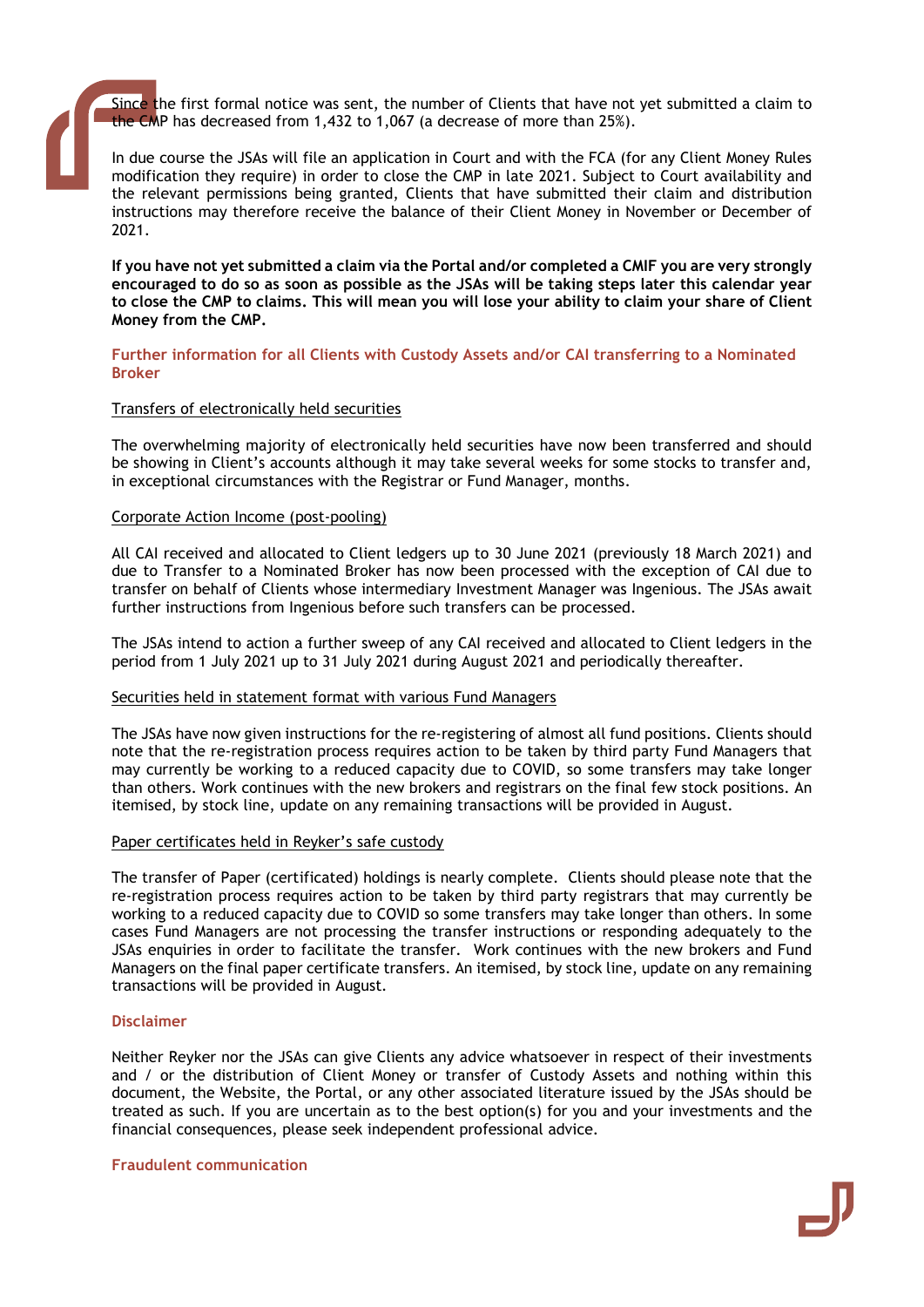Further to recent updates and reports of fraudulent activity, Clients are reminded to remain vigilant to fraudulent communication at all times. Should Clients have any concerns in respect of any communications received, please contact Client Services on 0800 048 9512.

## Further information

Further information and frequently asked questions can be found on our website, or by clicking this link https://smithandwilliamson.com/reyker-securities-plc/

Should you have any queries, please contact Client Services by email at clientservices@reyker.com or, alternatively, by calling 0800 048 9512.

#### **Glossary**

Capitalised terms within this document are defined as follows:

| <b>Term</b>               | <b>Definition</b>                                                                                                                                                                |
|---------------------------|----------------------------------------------------------------------------------------------------------------------------------------------------------------------------------|
| CASS                      | The FCA's "Client Assets Sourcebook" rules                                                                                                                                       |
| Client                    | A party for whom the Company held either Client Money or Custody<br>Assets or both on their behalf                                                                               |
| <b>Client Assets</b>      | <b>Client Money and Custody Assets</b>                                                                                                                                           |
| <b>Client Money</b>       | Money of any currency that the Company has received or holds for, or<br>on behalf of, a Client as at 8 October 2019                                                              |
| Creditors' Committee      | The Creditors' Committee of Clients and Creditors established in order<br>to take certain decisions on behalf of the Clients and Creditors as a<br>whole.                        |
| Company / Reyker          | Reyker Securities PLC - in Special Administration                                                                                                                                |
| CAI                       | Corporate Action Income, being income arising from Custody Assets<br>and received on behalf of Clients following 8 October 2019                                                  |
| <b>Custody Assets</b>     | The securities (including stock, shares and other investments) held for<br>and on behalf of the Clients as at 8 October 2019                                                     |
| <b>Distribution Plan</b>  | A statutory distribution plan, pursuant to the Regulations and the<br>Rules, to facilitate the return of Custody Assets                                                          |
| <b>Investment Manager</b> | An organisation that manages investments in funds and other<br>portfolios of Client Custody Assets on behalf of Clients under the<br>terms of an investment management agreement |
| <b>JSAs</b>               | The joint special administrators                                                                                                                                                 |
| Nominated Broker          | One of the designated brokers who will receive a transfer of Client<br>Assets following the approval of the Distribution Plan                                                    |
| Portal                    | The online Client Claim Portal, available at www.reykerportal.com                                                                                                                |

Glossary (continued)